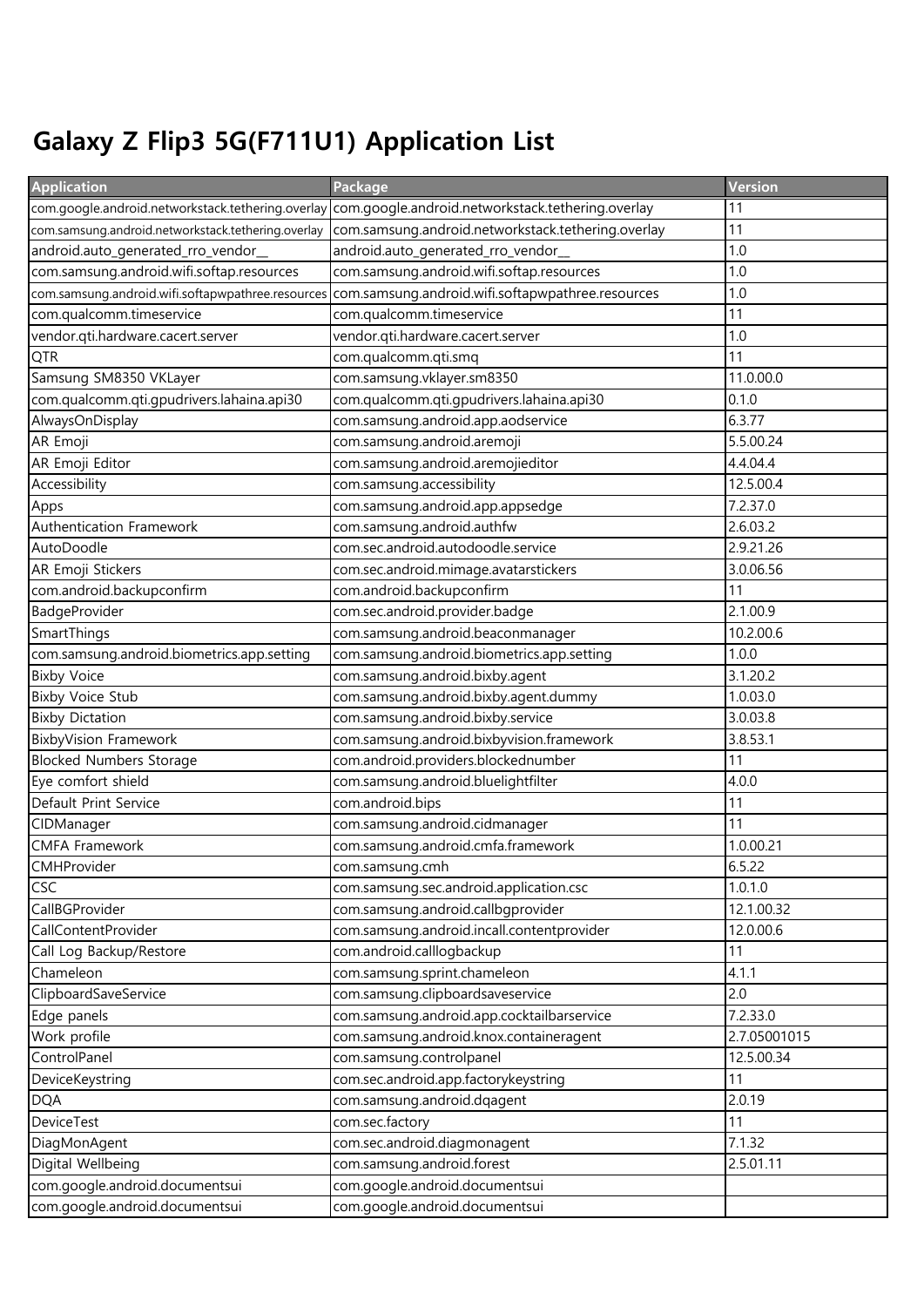| com.google.android.documentsui       | com.google.android.documentsui         |                   |
|--------------------------------------|----------------------------------------|-------------------|
| com.google.android.documentsui       | com.google.android.documentsui         |                   |
| Files                                | com.google.android.documentsui         | aml_doc_302000000 |
| com.google.android.documentsui       | com.google.android.documentsui         |                   |
| com.google.android.documentsui       | com.google.android.documentsui         |                   |
| com.google.android.documentsui       | com.google.android.documentsui         |                   |
| Downloads                            | com.android.providers.downloads.ui     | 11                |
| Wallpapers                           | com.samsung.android.app.dressroom      | 1.5.39            |
| Live focus                           | com.samsung.android.app.dofviewer      | 6.0.81            |
| Wallpaper services                   | com.samsung.android.dynamiclock        | 3.3.02.31         |
| Dynamic System Updates               | com.android.dynsystem                  | 11                |
| TestWandFota                         | com.samsung.android.app.earphonetypec  | 1.2.18            |
| Nearby device scanning               | com.samsung.android.easysetup          | 11.1.02.3         |
| com.samsung.android.knox.attestation | com.samsung.android.knox.attestation   | 1.2.00.26         |
| com.sec.epdg                         | com.sec.epdg                           | 11                |
| SamsungEuiccService                  | com.samsung.euicc                      | 30.1.1            |
| <b>External Storage</b>              | com.android.externalstorage            | 11                |
| Facebook App Installer               | com.facebook.system                    | 69.0.21           |
| Facebook Services                    | com.facebook.services                  | 69.0.21           |
| FaceService                          | com.samsung.faceservice                | 4.5.03            |
| Secure Wi-Fi                         | com.samsung.android.fast               | 6.8.02.3          |
| Finder                               | com.samsung.android.app.galaxyfinder   | 9.7.72.0          |
| Find My Mobile                       | com.samsung.android.fmm                | 7.2.14.18         |
| Software update                      | com.wssyncmldm                         | 3.7.23            |
| <b>Fused Location</b>                | com.android.location.fused             | 11                |
| Galaxy Store                         | com.sec.android.app.samsungapps        | 4.5.28.2          |
| Samsung SM8350 GameDriver            | com.samsung.gamedriver.sm8350          | 11.0.00.0         |
| Game Launcher                        | com.samsung.android.game.gamehome      | 5.0.04.2          |
| Game Optimizing Service              | com.samsung.android.game.gos           | 3.4.04.11         |
| Game Booster                         | com.samsung.android.game.gametools     | 3.0.02.2          |
| Package installer                    | com.google.android.packageinstaller    | 11-7276604        |
| GPUWatch                             | com.samsung.gpuwatchapp                | 2.0.40            |
| Tags                                 | com.samsung.android.service.tagservice | 1.6.19.0          |
| HdmApp                               | com.samsung.android.hdmapp             | 1.0.00.10         |
| Health Platform                      | com.samsung.android.service.health     | 1.0.01.07         |
| Adapt Sound                          | com.sec.hearingadjust                  | 11.0.48           |
| IOTHiddenMenu                        | com.sec.hiddenmenu                     | 11                |
| HwModuleTest                         | com.sec.android.app.hwmoduletest       | 11                |
| IPService                            | com.samsung.ipservice                  | 4.5.12            |
| ImsLogger                            | com.sec.imslogger                      | 1.20200801        |
| Input Devices                        | com.android.inputdevices               | 11                |
| SmartFPSAdjuster                     | com.sec.android.smartfpsadjuster       | 11                |
| Samsung Visit In                     | com.samsung.android.ipsgeofence        | 4.1.02.122        |
| <b>KLMS Agent</b>                    | com.samsung.klmsagent                  | 3.4.21115         |
| Work profile                         | com.samsung.android.knox.containercore | 1.0               |
| Device Services                      | com.samsung.android.kgclient           | 3.0.56            |
| Knox Key Chain                       | com.samsung.knox.keychain              | 11                |
| KnoxPushManager                      | com.samsung.android.knox.pushmanager   | 1.1.00.39         |
| com.test.LTEfunctionality            | com.test.LTEfunctionality              | 1.0               |
| Link to Windows Service              | com.samsung.android.mdx                | 2.2.01.10         |
| <b>DECO PIC</b>                      | com.samsung.android.livestickers       | 2.5.00.20         |
| Live Wallpaper Picker                | com.android.wallpaper.livepicker       | 11                |
| com.android.localtransport           | com.android.localtransport             | 11                |
|                                      |                                        |                   |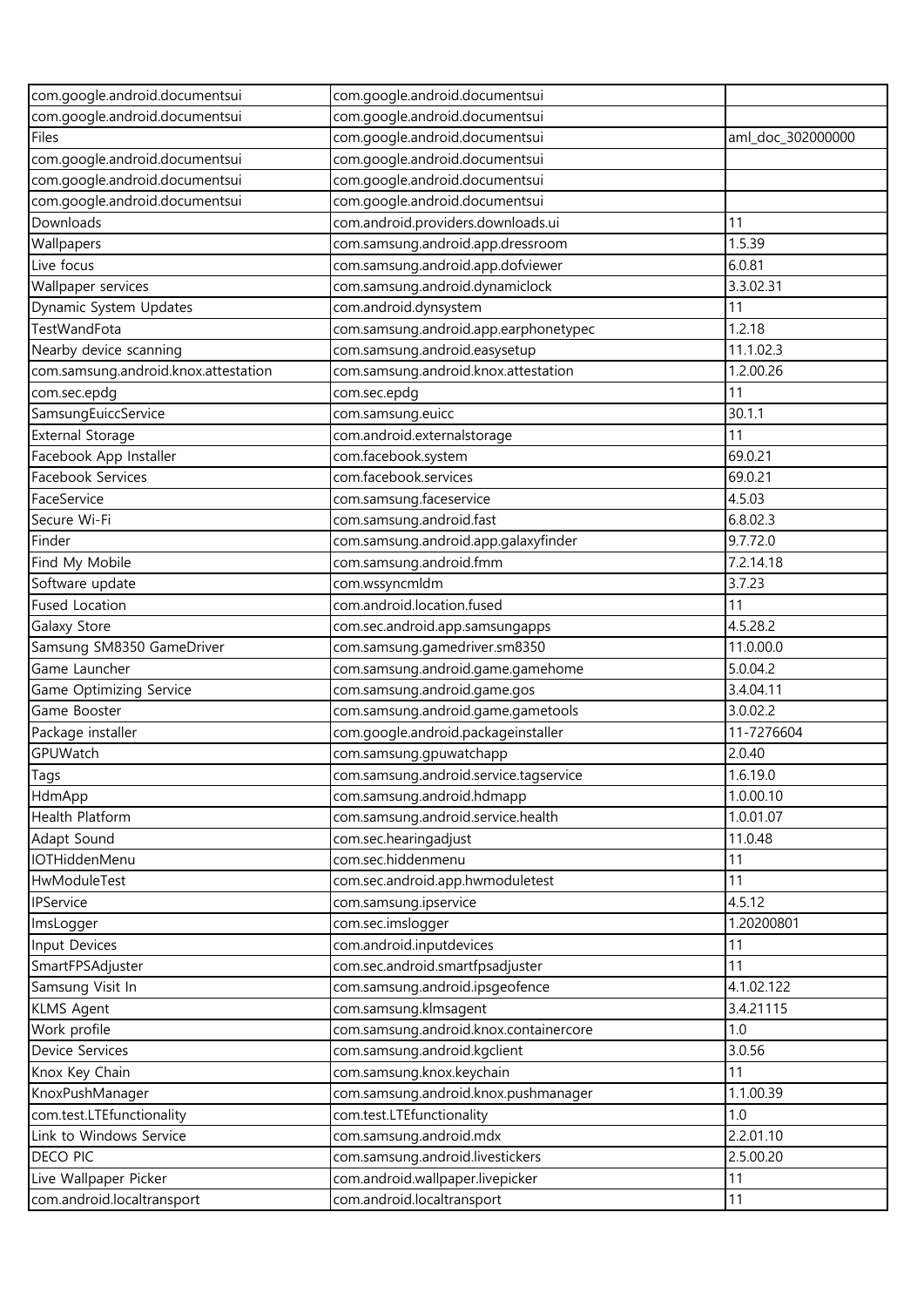| Locale Overlay Manager                           | com.samsung.android.localeoverlaymanager         | 11                |
|--------------------------------------------------|--------------------------------------------------|-------------------|
| Carrier Login Engine                             | com.verizon.loginengine.unbranded                | 4.7.9.0           |
| <b>MCFDeviceContinuity</b>                       | com.samsung.android.mcfds                        | 1.0.01.35         |
| Work Setup                                       | com.android.managedprovisioning                  | 11                |
| Samsung Galaxy Friends                           | com.samsung.android.mateagent                    | 2.1.40.18         |
| mlp                                              | com.samsung.mlp                                  | 5.2.02            |
| com.android.providers.media                      | com.android.providers.media                      | 11                |
| MmsService                                       | com.android.mms.service                          | 11                |
| MobileWips                                       | com.samsung.android.server.wifi.mobilewips       | 1.1.26.0          |
| Service mode RIL                                 | com.sec.android.RilServiceModeApp                | 11                |
| MTP application                                  | com.samsung.android.MtpApplication               | 1.0               |
| MTP Host                                         | com.android.mtp                                  | 11                |
| Separate app sound                               | com.samsung.android.setting.multisound           | 3.0.00.16         |
| NSDSWebApp                                       | com.sec.vsim.ericssonnsds.webapp                 | 2.0.06.0          |
| Samsung Location SDK                             | com.sec.location.nsflp2                          | 5.4.10            |
| NetworkDiagnostic                                | com.samsung.android.networkdiagnostic            | 2.5.06.3          |
| com.google.android.networkstack.permissionconfig | com.google.android.networkstack.permissionconfig |                   |
| com.google.android.networkstack.permissionconfig | com.google.android.networkstack.permissionconfiq |                   |
| com.google.android.networkstack.permissionconfig | com.google.android.networkstack.permissionconfig |                   |
| com.google.android.networkstack.permissionconfig | com.google.android.networkstack.permissionconfig |                   |
| com.google.android.networkstack.permissionconfig | com.google.android.networkstack.permissionconfig |                   |
| com.google.android.networkstack.permissionconfig | com.google.android.networkstack.permissionconfig | r_aml_301500700   |
| com.google.android.networkstack.permissionconfig | com.google.android.networkstack.permissionconfig |                   |
| com.google.android.networkstack.permissionconfig | com.google.android.networkstack.permissionconfig |                   |
| com.google.android.networkstack                  | com.google.android.networkstack                  |                   |
| com.google.android.networkstack                  | com.google.android.networkstack                  |                   |
| com.google.android.networkstack                  | com.google.android.networkstack                  |                   |
| com.google.android.networkstack                  | com.google.android.networkstack                  |                   |
| com.google.android.networkstack                  | com.google.android.networkstack                  |                   |
| Network manager                                  | com.google.android.networkstack                  | aml_net_302000201 |
| com.google.android.networkstack                  | com.google.android.networkstack                  |                   |
| com.google.android.networkstack                  | com.google.android.networkstack                  |                   |
| com.google.android.networkstack                  | com.google.android.networkstack                  |                   |
| Configuration update                             | com.samsung.android.app.omcagent                 | 5.3.65            |
| com.android.ons                                  | com.android.ons                                  | 11                |
| SamsungOdaService                                | com.samsung.oda.service                          | 1.6               |
| Configuration message                            | com.wsomacp                                      | 7.4.09            |
| OMADM                                            | com.sec.omadmspr                                 | 5.3               |
| OneDrive                                         | com.microsoft.skydrive                           | 6.20              |
| Samsung PaymentFramework                         | com.samsung.android.spayfw                       | 2.9.07            |
| People edge                                      | com.samsung.android.service.peoplestripe         | 12.7.00.6         |
| RilNotifier                                      | com.sec.app.RilErrorNotifier                     | 1.0.0             |
| Photo Editor                                     | com.sec.android.mimage.photoretouching           | 2.9.26.33         |
| Application installer                            | com.sec.android.preloadinstaller                 | 11                |
| ProxyHandler                                     | com.android.proxyhandler                         | 11                |
| Media and devices                                | com.samsung.android.mdx.quickboard               | 2.0.14.636        |
| <b>Bixby Routines</b>                            | com.samsung.android.app.routines                 | 3.1.20.17         |
| <b>Customization Service</b>                     | com.samsung.android.rubin.app                    | 2.9.02.2          |
| SCameraService                                   | com.samsung.android.camerasdkservice             | 1.1               |
| SCameraXService                                  | com.samsung.android.cameraxservice               | 1.1               |
| Configuration update                             | com.samsung.android.sdm.config                   | 3.0.12            |
| SEMFactoryApp                                    | com.sem.factoryapp                               | 1.0.00.41         |
| SKMSAgentService                                 | com.skms.android.agent                           | 1.0.40-54         |
|                                                  |                                                  |                   |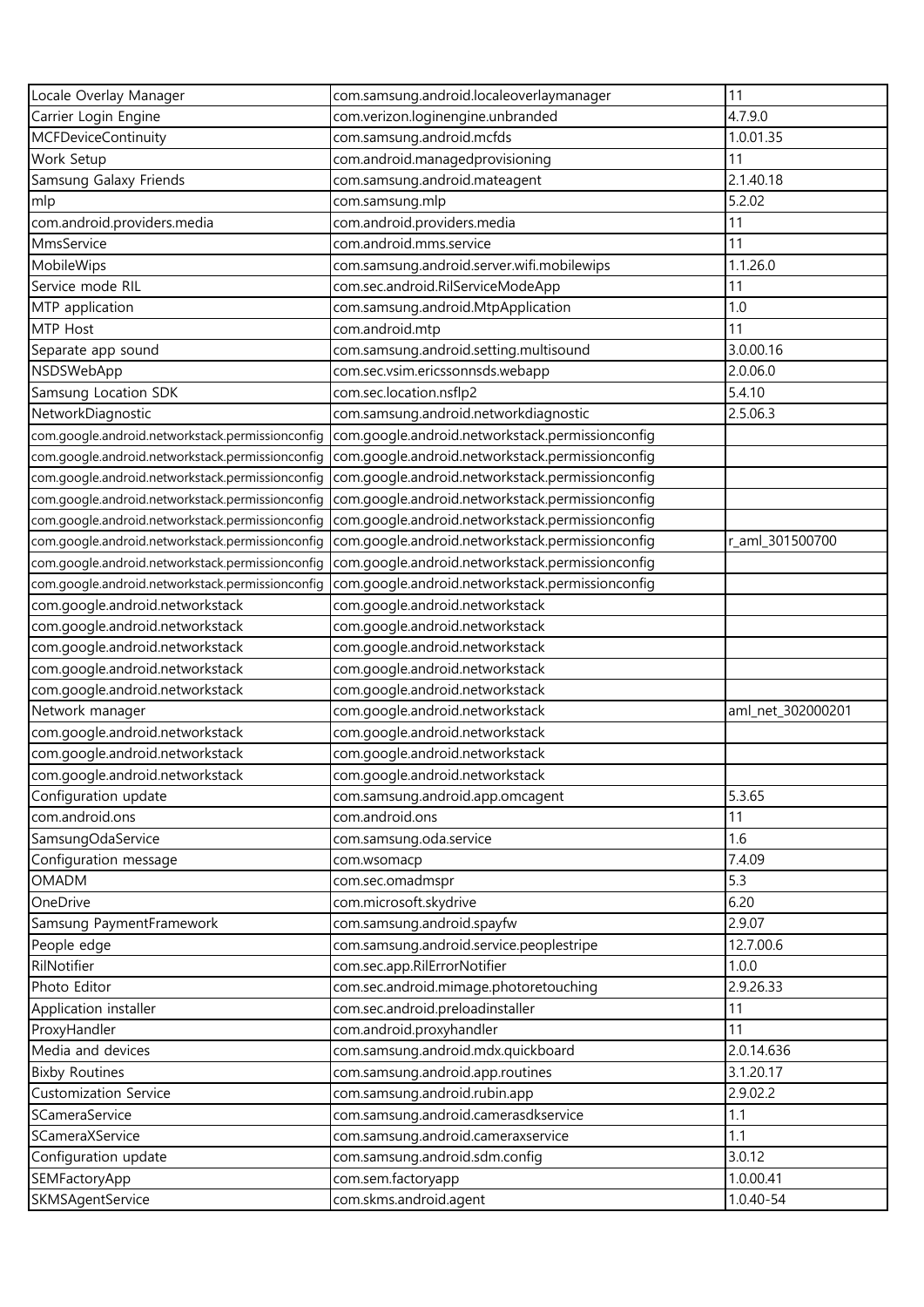| Software update                          | com.sec.android.soagent                  | 6.0.12      |
|------------------------------------------|------------------------------------------|-------------|
| Samsung Push Service                     | com.sec.spp.push                         | 3.3.06      |
| <b>SVC Agent</b>                         | com.samsung.android.svcagent             | 6.0.00.3    |
| Samsung voice input                      | com.samsung.android.svoiceime            | 2.3.02.4    |
| Samsung account                          | com.osp.app.signin                       | 12.5.00.10  |
| Samsung Checkout                         | com.sec.android.app.billing              | 5.0.44.0    |
| Calendar Storage                         | com.android.providers.calendar           | 12.1.00.5   |
| Camera                                   | com.sec.android.app.camera               | 11.1.01.82  |
| Samsung Cloud                            | com.samsung.android.scloud               | 4.8.00.13   |
| Contacts                                 | com.samsung.android.app.contacts         | 12.7.05.10  |
| Contacts Storage                         | com.samsung.android.providers.contacts   | 12.7.32     |
| Samsung Core Services                    | com.samsung.android.scs                  | 1.2.00.22   |
| Samsung Device Health Manager Service    | com.sec.android.sdhms                    | 11          |
| Phone                                    | com.samsung.android.dialer               | 12.7.05.10  |
| Group Sharing                            | com.samsung.android.mobileservice        | 12.2.01.12  |
| Gallery                                  | com.sec.android.gallery3d                | 12.1.08.0   |
| Call                                     | com.samsung.android.incallui             | 12.1.05.72  |
| Magnifier                                | com.sec.android.app.magnifier            | 11.0.92     |
| Messages                                 | com.samsung.android.messaging            | 12.2.10.19  |
| Samsung Multi Connectivity               | com.samsung.android.mcfserver            | 1.0.03.35   |
| Samsung Pass                             | com.samsung.android.samsungpass          | 2.6.05.7    |
| SamsungPositioning                       | com.samsung.android.samsungpositioning   | 3.1.03.0    |
| SamsungSmartSuggestions                  | com.samsung.android.smartsuggestions     | 11          |
| Video Player                             | com.samsung.android.video                | 7.3.10.75   |
| Separated Apps                           | com.samsung.android.appseparation        | 1.0.02.6    |
| Configuration update                     | com.samsung.android.providers.carrier    | 1.0.33      |
| Download Manager                         | com.android.providers.downloads          | 11          |
| Sec Media Storage                        | com.samsung.android.providers.media      | 11          |
| My Files                                 | com.sec.android.app.myfiles              | 12.2.00.291 |
| Settings                                 | com.android.settings                     | 11          |
| <b>Settings Suggestions</b>              | com.android.settings.intelligence        | 11          |
| Samsung SetupWizard                      | com.sec.android.app.SecSetupWizard       | 3.2.30.1    |
| SecSoundPicker                           | com.samsung.android.secsoundpicker       | 1.0.01.41   |
| Dialer Storage                           | com.android.providers.telephony          | 11          |
| Secure Folder                            | com.samsung.knox.securefolder            | 1.6.02.14   |
| Send SOS messages                        | com.sec.android.app.safetyassurance      | 12.1.00.77  |
| SettingsBixby                            | com.samsung.android.app.settings.bixby   | 3.1.13      |
| Settings Storage                         | com.android.providers.settings           | 11          |
| Settings                                 | com.samsung.android.SettingsReceiver     | 11          |
| Setup Wizard                             | com.sec.android.app.setupwizard          | 11.0.87     |
| Quick Share                              | com.samsung.android.app.sharelive        | 12.3.01.7   |
| com.android.sharedstoragebackup          | com.android.sharedstoragebackup          | 11          |
| Shell                                    | com.android.shell                        | 11          |
| Single Take                              | com.samsung.android.singletake.service   | 2.1.00.69   |
| Smart Call                               | com.samsung.android.smartcallprovider    | 12.3.11.3   |
| EpdgTestApp                              | com.sec.epdgtestapp                      | 11          |
| Tags                                     | com.android.apps.tag                     | 4.3.01      |
| Device care                              | com.samsung.android.lool                 | 12.3.00.29  |
| Device security                          | com.samsung.android.sm.devicesecurity    | 7.1.13      |
| com.samsung.android.smartswitchassistant | com.samsung.android.smartswitchassistant | 2.0.01      |
| SmartThings Framework                    | com.samsung.android.service.stplatform   | 1.2.00.16   |
| Smart Touch Call                         | com.samsung.android.visualars            | 1.0.0.5     |
| SoundAlive                               | com.sec.android.app.soundalive           | 11.0.37     |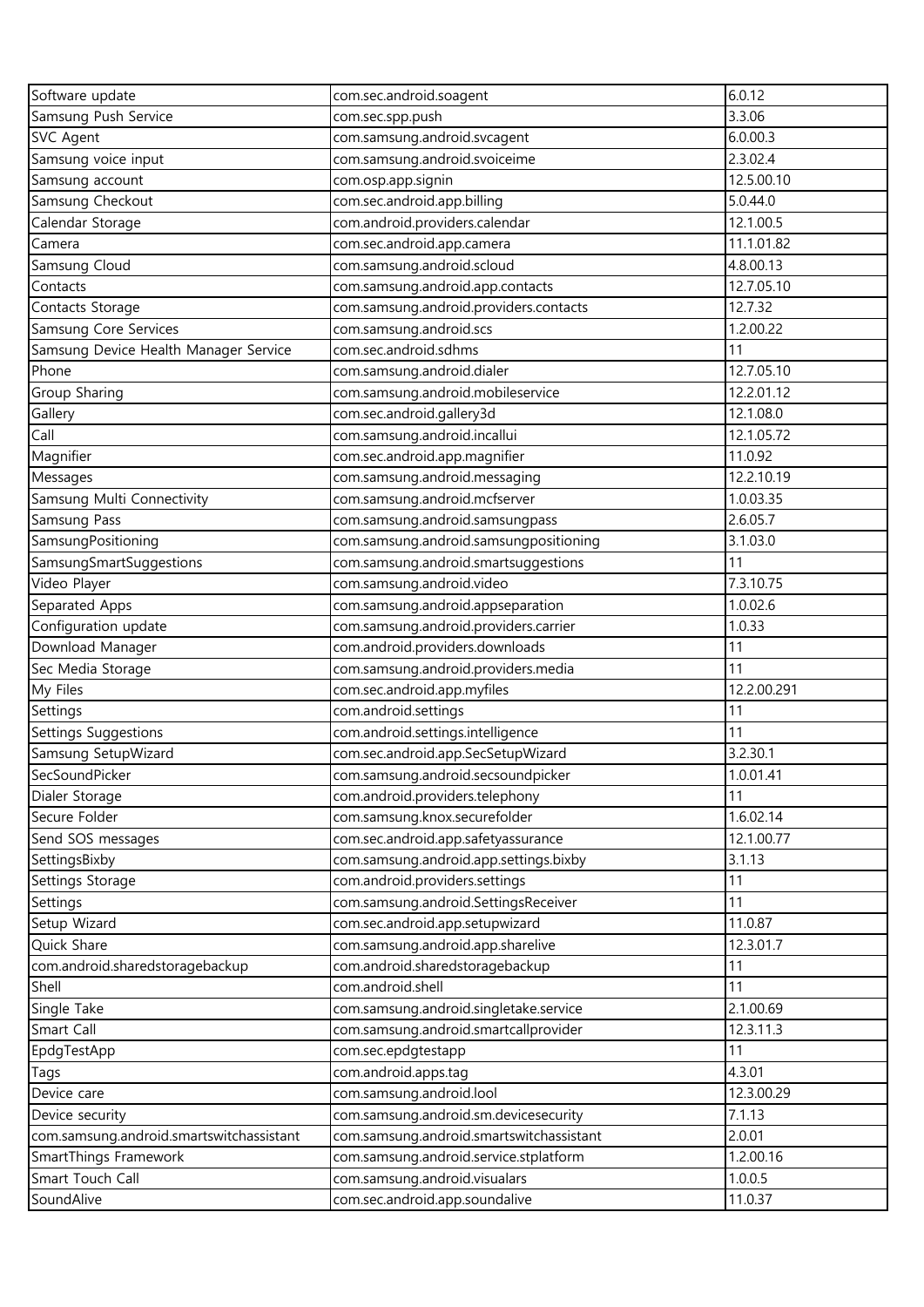| Carrier Hub                                                           | com.sprint.ms.smf.services                                                   | 5.10.5          |
|-----------------------------------------------------------------------|------------------------------------------------------------------------------|-----------------|
| Intent Filter Verification Service                                    | com.android.statementservice                                                 | 1.0             |
| Crocro and friends                                                    | com.samsung.android.app.camera.sticker.facearavatar.preload                  | 3.0.11          |
| StoryService                                                          | com.samsung.storyservice                                                     | 4.5.18          |
| SumeNN                                                                | com.samsung.android.sume.nn.service                                          | 1.9.03.18       |
| SystemUIBixby2                                                        | com.samsung.systemui.bixby2                                                  | 1.4.05.5        |
| SystemUpdate                                                          | com.sec.android.systemupdate                                                 | 12.0.00.0       |
| TADownloader                                                          | com.samsung.android.tadownloader                                             | 1.2.06          |
| AuthFw TaPack                                                         | com.samsung.android.tapack.authfw                                            | 1.0.36.0        |
| <b>TalkBack</b>                                                       | com.samsung.android.accessibility.talkback                                   | 12.5.00.6       |
| Tasks                                                                 | com.samsung.android.app.taskedge                                             | 4.3.12          |
| Phone Services                                                        | com.android.phone                                                            | 11              |
| Phone                                                                 | com.android.server.telecom                                                   | 11              |
| Call settings                                                         | com.samsung.android.app.telephonyui                                          | 12.1.05.82      |
| Galaxy Themes Service                                                 | com.samsung.android.themecenter                                              | 11.2.0.0        |
| Galaxy Themes                                                         | com.samsung.android.themestore                                               | 5.2.01.10714    |
| Tips                                                                  | com.samsung.android.app.tips                                                 | 3.2.30.0        |
| One UI Home                                                           | com.sec.android.app.launcher                                                 | 12.5.00.109     |
| Tethering Provision                                                   | com.samsung.unifiedtp                                                        | 1.0.07.11       |
| Visual Voicemail                                                      | com.samsung.vvm                                                              | 13.0.00.39      |
| <b>User Dictionary</b>                                                | com.android.providers.userdictionary                                         | 11              |
| <b>VZWAPN</b>                                                         | com.vzw.apnservice                                                           | 18.3            |
| VolumeMonitorProvider                                                 | com.sec.android.app.volumemonitorprovider                                    | 1.2.02          |
| VpnDialogs                                                            | com.android.vpndialogs                                                       | 11              |
| core                                                                  | com.microsoft.appmanager                                                     | 1.21043.54.0    |
| <b>IMS Service</b>                                                    | com.sec.imsservice                                                           | 1.0             |
| Knox Analytics Uploader                                               | com.samsung.android.knox.analytics.uploader                                  | 1.3.03.0        |
| KnoxVpnPacProcessor                                                   | com.knox.vpn.proxyhandler                                                    | 11              |
| ringtonebackup                                                        | com.sec.android.app.ringtoneBR                                               | 1.0.00.5        |
| Service mode                                                          | com.sec.android.app.servicemodeapp                                           | 11              |
| SmartFaceService                                                      | com.samsung.android.smartface                                                | 1.0             |
| com.samsung.android.wallpaper.res                                     | com.samsung.android.wallpaper.res                                            | 11              |
| System UI                                                             | com.android.systemui                                                         | 11              |
| Market Feedback Agent                                                 | com.google.android.feedback                                                  | 11-6684105      |
| Google Services Framework                                             | com.google.android.gsf                                                       | 11-6684105      |
| Emergency information                                                 | com.android.emergency                                                        | 11              |
| Storage Manager                                                       | com.android.storagemanager                                                   | 11              |
| com.android.carrierconfig                                             | com.android.carrierconfig                                                    | 1.0.0           |
| Android Setup                                                         | com.google.android.setupwizard                                               | 230.367616364   |
| Google One Time Init                                                  | com.google.android.onetimeinitializer                                        | 11-6684105      |
| com.android.wallpapercropper                                          | com.android.wallpapercropper                                                 | 11              |
| QDCM-FF                                                               | com.qti.snapdragon.qdcm_ff                                                   | 1.0             |
| com.qualcomm.atfwd                                                    | com.qualcomm.atfwd                                                           | 11              |
| Secure UI Service                                                     | com.qualcomm.qti.services.secureui                                           | 1.0             |
| com.vzw.apnlib                                                        | com.vzw.apnlib                                                               | 13.6            |
|                                                                       | android                                                                      | 11              |
| Android System<br>Smart Tutor                                         |                                                                              | 1.5 (build 293) |
|                                                                       | com.rsupport.rs.activity.rsupport.aas2                                       |                 |
| Android Shared Library<br>com.samsung.android.brightnessbackupservice | com.google.android.ext.shared<br>com.samsung.android.brightnessbackupservice | 11              |
| ₩"Bixby₩" voice wake-up                                               | com.samsung.android.bixby.wakeup                                             | 2.1.30.28       |
| Service provider location                                             | com.sec.location.nfwlocationprivacy                                          | 1.0.10          |
| ChromeCustomizations                                                  |                                                                              | 3.0.28          |
|                                                                       | com.sec.android.app.chromecustomizations                                     | 2.5.07.2        |
| Autofill with Samsung Pass                                            | com.samsung.android.samsungpassautofill                                      |                 |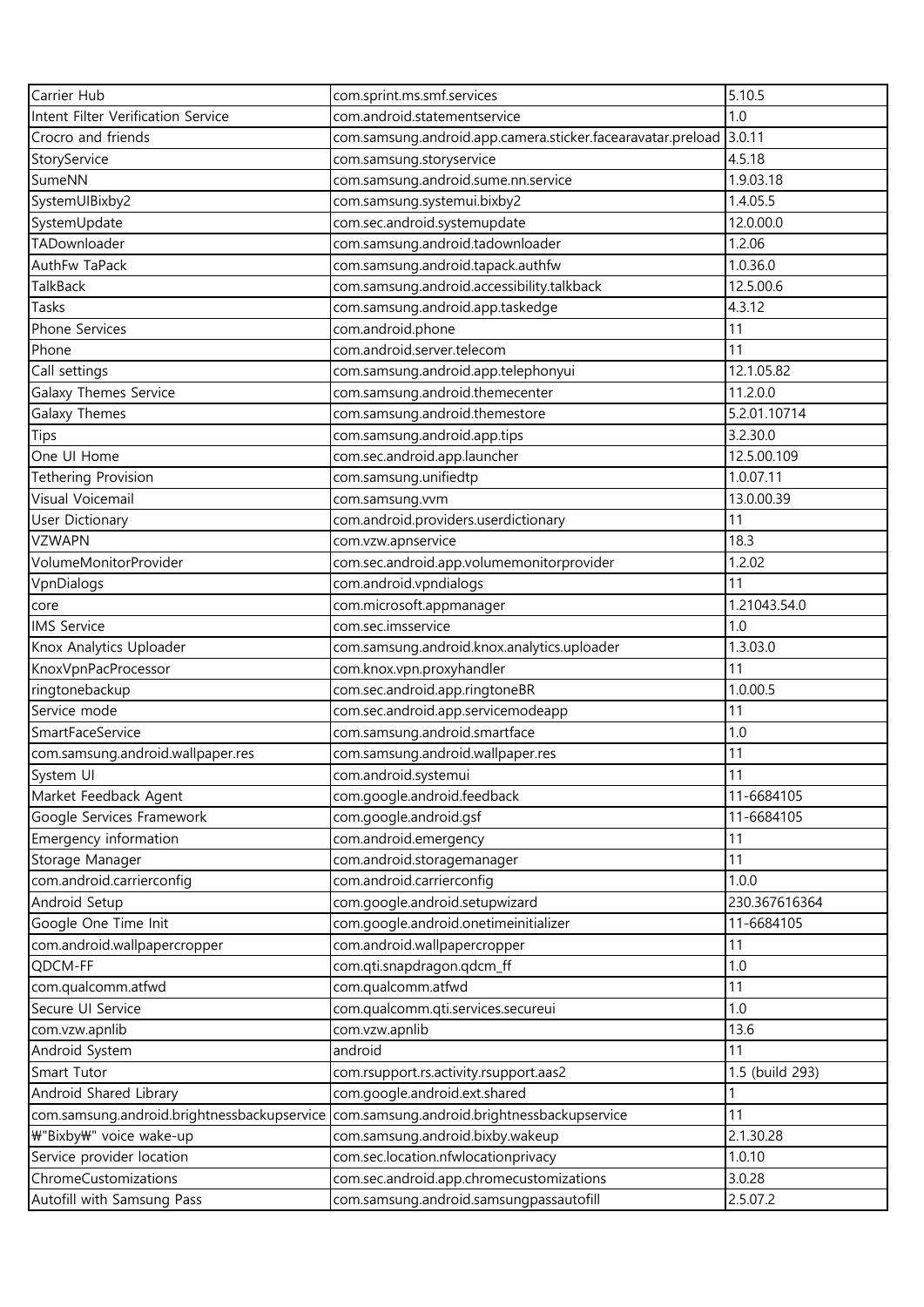| <b>SIM Toolkit</b>                     | com.android.stk                                  | 11                  |
|----------------------------------------|--------------------------------------------------|---------------------|
| android.autoinstalls.config.samsung    | android.autoinstalls.config.samsung              | 0000                |
| <b>BBCAgent</b>                        | com.samsung.android.bbc.bbcagent                 | 5.0.00.22           |
| Auto Hotspot                           | com.sec.mhs.smarttethering                       | 1.0.98.0            |
| Samsung Keyboard                       | com.samsung.android.honeyboard                   | 5.3.00.66           |
| Wi-Fi Direct                           | com.samsung.android.allshare.service.fileshare   | 3.4.11.22           |
| Video Trimmer                          | com.samsung.app.newtrim                          | 3.0.25.1            |
| EmergencyProvider                      | com.sec.android.provider.emergencymode           | 1.1.00.6            |
| Wi-Fi Tips                             | com.samsung.android.net.wifi.wifiguider          | 1.5.00.84           |
| Sticker Center                         | com.samsung.android.stickercenter                | 2.1.00.8            |
| SecurityLogAgent                       | com.samsung.android.securitylogagent             | 10.1.00.1           |
| com.samsung.android.wifi.resources     | com.samsung.android.wifi.resources               | 1.0                 |
| <b>SCPM Client</b>                     | com.samsung.android.sm.policy                    | 3.2.16              |
| EasyOneHand                            | com.sec.android.easyonehand                      | 5.0                 |
| Calendar                               | com.samsung.android.calendar                     | 12.2.04.8000        |
| SamsungOne                             | com.monotype.android.font.samsungone             | 1.1.02.0            |
| Dsms                                   | com.samsung.android.dsms                         | 2.0.08              |
| Video Editor                           | com.sec.android.app.vepreload                    | 3.6.80.13           |
| Companion Device Manager               | com.android.companiondevicemanager               | 11                  |
| <b>Favourite Contacts</b>              | com.sec.android.widgetapp.easymodecontactswidget | 12.5.14             |
| Call & text on other devices           | com.samsung.android.mdecservice                  | 3.3.00.27           |
| System Helper Service                  | com.qualcomm.qti.services.systemhelper           | 1.0                 |
| Quick Share                            | com.samsung.android.aware.service                | 3.5.11.22           |
| slocation                              | com.samsung.android.location                     | 1.5.82.102          |
| Perso                                  | com.sec.android.app.personalization              | 11                  |
| CarrierDefaultApp                      | com.android.carrierdefaultapp                    | 11                  |
| com.sec.bcservice                      | com.sec.bcservice                                | 2.0                 |
| Reminder                               | com.samsung.android.app.reminder                 | 12.2.02.7000        |
| <b>USBSettings</b>                     | com.sec.usbsettings                              | 1.0                 |
| com.sec.enterprise.knox.attestation    | com.sec.enterprise.knox.attestation              | 1.0.3               |
| AR Doodle                              | com.samsung.android.ardrawing                    | 3.1.01.22           |
| Hiya Service                           | com.hiya.star                                    | 2.13.2-samsung-1167 |
| Enterprise Sim Pin Service             | com.sec.enterprise.mdm.services.simpin           | 11                  |
| Bookmark Provider                      | com.android.bookmarkprovider                     | 11                  |
| Dictionary                             | com.diotek.sec.lookup.dictionary                 | 3.002.015           |
| Software update                        | com.samsung.sdm                                  | 3.0                 |
| Print Service Recommendation Service   | com.google.android.printservice.recommendation   | 1.3.0               |
| Create movie                           | com.samsung.app.highlightplayer                  | 3.6.80.13           |
| AASAservice                            | com.samsung.aasaservice                          | 15                  |
| FactoryCamera                          | com.sec.factory.camera                           | 3.4.89              |
| Knox Enrollment Service                | com.sec.enterprise.knox.cloudmdm.smdms           | 2.1.66              |
| Private Share                          | com.samsung.android.privateshare                 | 1.1.00.31           |
| WlanTest                               | com.sec.android.app.wlantest                     | 1.1.0               |
| Android R Easter Egg                   | com.android.egg                                  | 1.0                 |
| Safety Information                     | com.samsung.safetyinformation                    | 3.0.34.0            |
| Foundation                             | com.monotype.android.font.foundation             | 2.3.04.0            |
| Key Chain                              | com.android.keychain                             | 11                  |
| <b>HTML Viewer</b>                     | com.android.htmlviewer                           | 3.0.04              |
| SetupWizardLegalProvider               | com.sec.android.app.setupwizardlegalprovider     | 2.0.15.0            |
| Sim App Dialog                         | com.android.simappdialog                         | 11                  |
| Samsung capture                        | com.samsung.android.app.smartcapture             | 4.7.17              |
| com.android.providers.partnerbookmarks | com.android.providers.partnerbookmarks           | 11                  |
| Samsung Blockchain Keystore            | com.samsung.android.coldwalletservice            | 1.3.05.9            |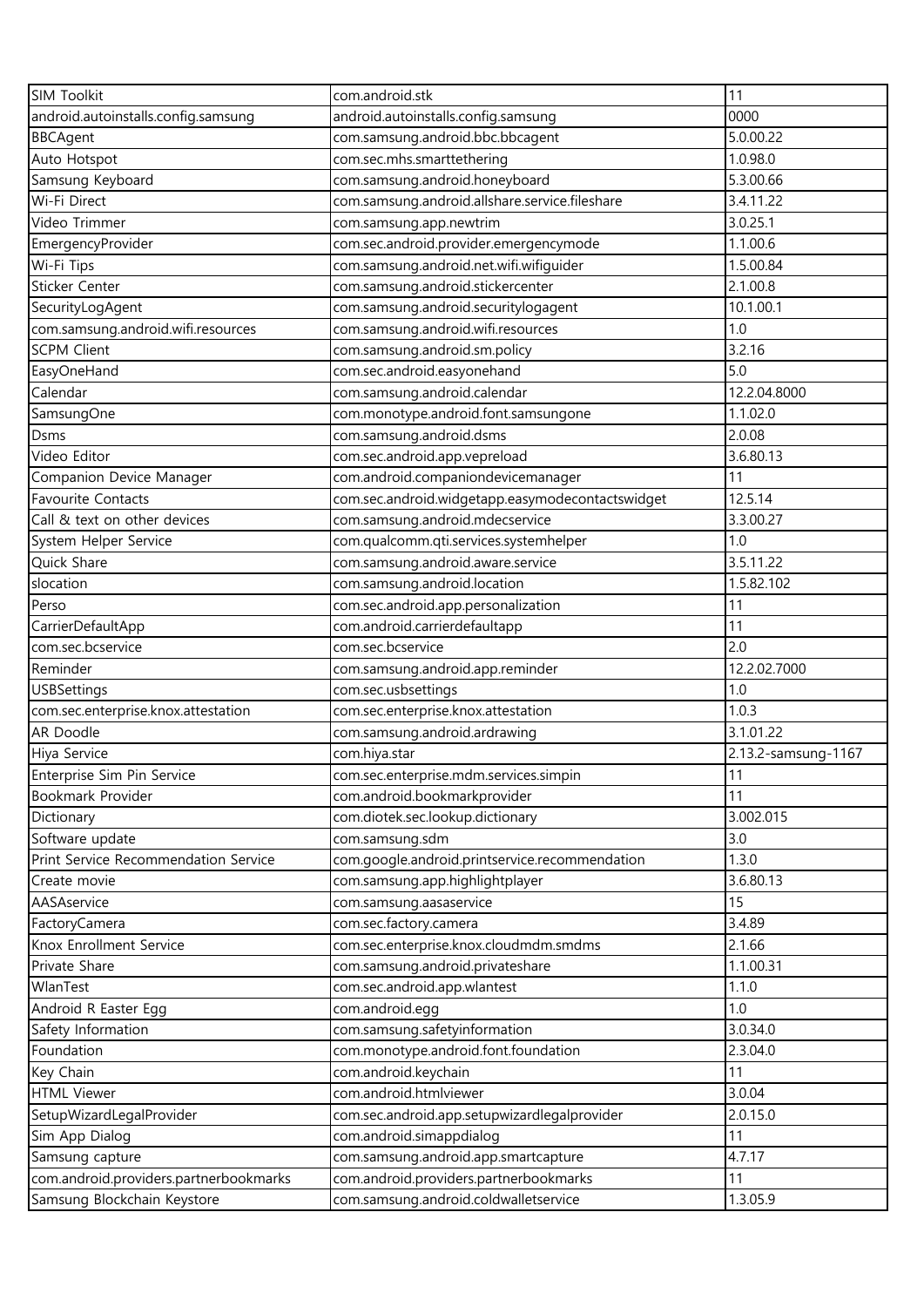| com.samsung.android.container                          | com.samsung.android.container                               | 11                |
|--------------------------------------------------------|-------------------------------------------------------------|-------------------|
| Keyboard Content Center                                | com.samsung.android.icecone                                 | 1.4.00.51         |
| Bluetooth                                              | com.android.bluetooth                                       | 11                |
| CaptivePortalLogin                                     | com.google.android.captiveportallogin                       | aml_cap_302000201 |
| com.google.android.captiveportallogin                  | com.google.android.captiveportallogin                       |                   |
| com.google.android.captiveportallogin                  | com.google.android.captiveportallogin                       |                   |
| com.google.android.captiveportallogin                  | com.google.android.captiveportallogin                       |                   |
| com.google.android.captiveportallogin                  | com.google.android.captiveportallogin                       |                   |
| com.google.android.captiveportallogin                  | com.google.android.captiveportallogin                       |                   |
| com.google.android.captiveportallogin                  | com.google.android.captiveportallogin                       |                   |
| com.google.android.captiveportallogin                  | com.google.android.captiveportallogin                       |                   |
| Samsung Kids Installer                                 | com.samsung.android.kidsinstaller                           | 10.3.05.2         |
| BluetoothTest                                          | com.sec.android.app.bluetoothtest                           | 11                |
| SecVideoEngineService                                  | com.sec.sve                                                 | 1.0               |
| AppLinker                                              | com.sec.android.app.applinker                               | 2.1.17            |
| SecureElementApplication                               | com.android.se                                              | 11                |
| Cameralyzer                                            | com.sec.factory.cameralyzer                                 | 3.4.21.6300       |
| Facebook App Manager                                   | com.facebook.appmanager                                     | 69.0.21           |
| <b>NFC</b>                                             | com.android.nfc                                             | 11                |
| com.android.wallpaperbackup                            | com.android.wallpaperbackup                                 | 11                |
| <b>Subscription Calendars</b>                          | com.samsung.android.opencalendar                            | 12.1.02.4         |
| Video call effects                                     | com.samsung.android.vtcamerasettings                        | 1.2.04.19         |
| MDMApp                                                 | com.samsung.android.mdm                                     | 1.0               |
| Smart Switch Agent                                     | com.sec.android.easyMover.Agent                             | 1.7.00.40         |
| Weather                                                | com.sec.android.daemonapp                                   | 1.6.32.42         |
| Bluetooth MIDI Service                                 | com.android.bluetoothmidiservice                            | R-initial         |
| <b>FACM</b>                                            |                                                             | 1.2.78            |
|                                                        | com.samsung.android.aircommandmanager                       |                   |
| EmergencyManagerService                                | com.sec.android.emergencymode.service                       | 1.1.00.57         |
| SimMobilityKit                                         | com.samsung.ims.smk                                         | 1.3.20<br>1.0     |
| com.sec.phone<br>Live Transcribe & Sound Notifications | com.sec.phone                                               | 4.3.366152410     |
|                                                        | com.google.audio.hearing.visualization.accessibility.scribe |                   |
| com.samsung.ucs.agent.ese                              | com.samsung.ucs.agent.ese                                   | 11                |
| Wearable Manager Installer                             | com.samsung.android.app.watchmanagerstub                    | 2.1.01.21004      |
| Automation Test                                        | com.sec.android.app.DataCreate                              | 1.1               |
| com.google.ar.core                                     | com.google.ar.core                                          | $\Omega$          |
| Launcher                                               | com.sec.android.emergencylauncher                           | 1.1.00.36         |
| Clipboard edge                                         | com.samsung.android.app.clipboardedge                       | 3.2.04            |
| AR Zone                                                | com.samsung.android.arzone                                  | 1.5.00.39         |
| Certificate Installer                                  | com.android.certinstaller                                   | 11                |
| ShortcutBNR                                            | com.samsung.android.shortcutbackupservice                   | 11                |
| SilentLogging                                          | com.sec.modem.settings                                      | 1.0.1             |
| Wi-Fi Calling                                          | com.sec.unifiedwfc                                          | 6.5.05.89         |
| Motion photo Viewer                                    | com.samsung.android.motionphoto.viewer                      | 1.0.46            |
| Photo Screensavers                                     | com.android.dreams.phototable                               | 11                |
| Samsung Free                                           | com.samsung.android.app.spage                               | 5.3.02.8          |
| Dual Messenger                                         | com.samsung.android.da.daagent                              | 3.1.00.0          |
| Smart View                                             | com.samsung.android.smartmirroring                          | 8.2.14.14         |
| Samsung ApexService                                    | com.sec.android.app.apex                                    | 3.3.18            |
| Filter Provider                                        | com.samsung.android.provider.filterprovider                 | 5.1.16            |
| HandwritingService                                     | com.samsung.android.sdk.handwriting                         | 2.4.02.1          |
| <b>Assisted Dialing</b>                                | com.sec.providers.assisteddialing                           | 11                |
| TetheringAutomation                                    | com.sec.automation                                          | 2.0.1             |
| Clock                                                  | com.sec.android.app.clockpackage                            | 12.0.10.45        |